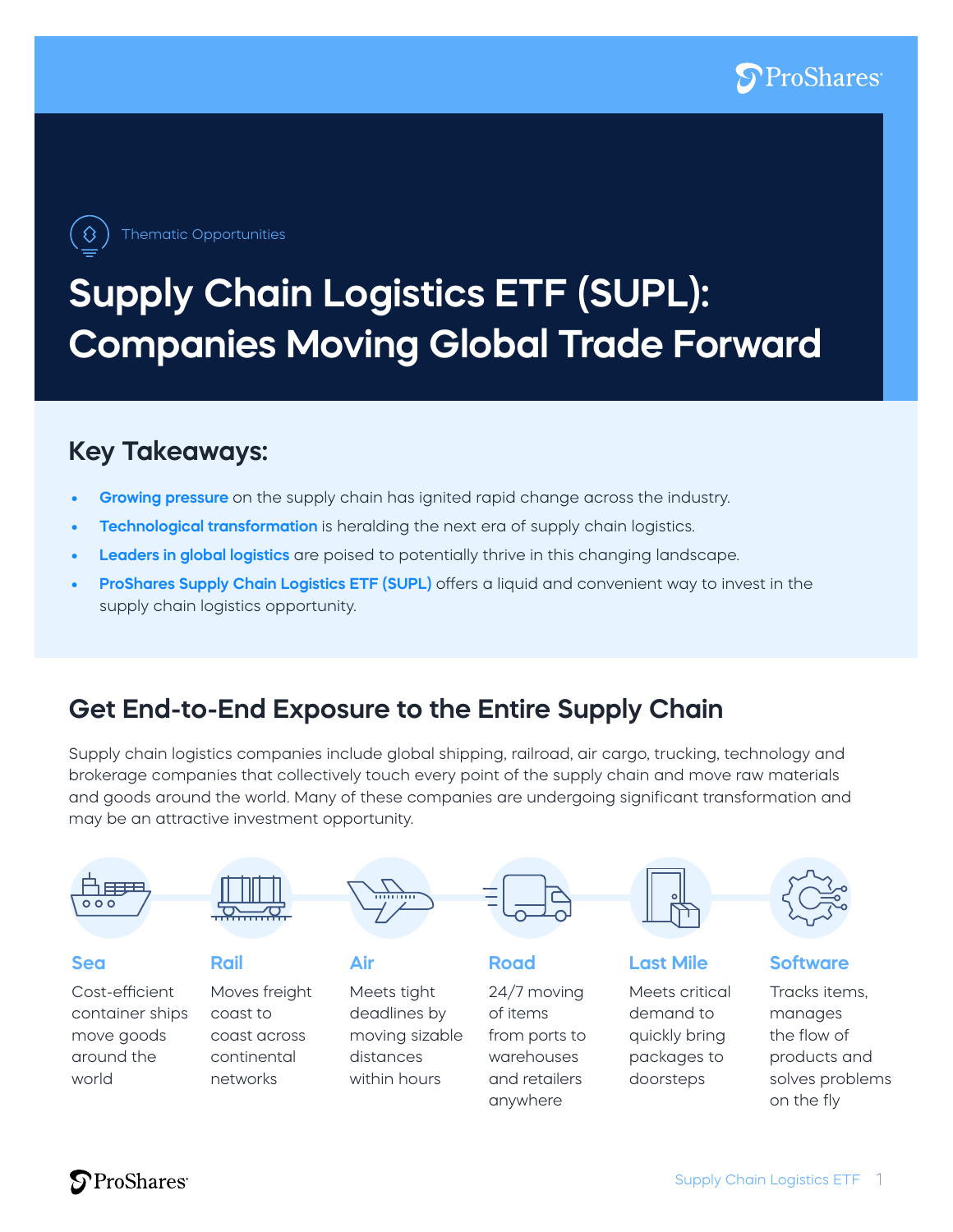# **New Trends Are Reshaping Supply Chain Processes**

Today, the spotlight on the supply chain is brighter than ever, precipitating a number of significant changes including a swing in demand for manufactured goods, volatility in consumption and spending patterns, and labor and material shortages.<sup>1</sup>

In pursuit of efficiency and resilience, companies across the supply chain have been and are fundamentally transforming the way they operate. Some of these changes are:

#### **Implementing just-in-time delivery models**

**Onshoring more manufacturing work**

#### **Localizing production of many critical goods**

**Digitizing delivery, tracking, and the customer experience**

### **New Technologies Are Evolving Traditional Industries**



#### **Robotics, Automation, and Algorithms:**

Automation is helping companies rein in costs, improve margins and increase the efficiency of moving, packing, loading, and tracking goods.

#### **The results:**

These advances are compressing costs and increasing margins for logistics companies.

- Warehouse automation could **drive costs down 40%** for logistics companies.2
- Automating trucks moving to and from warehouses **may save 45%** in operating costs.2
- Robots can result in as much as a **3X or 4X improvement** in average warehouse picker productivity.3



#### **Artificial Intelligence (AI) and Analytics:**

Harnessing massive amounts of data helps companies improve transparency and make faster, smarter decisions—from inventory optimization to product performance.

#### **The results:**

Early adopters implementing AI in supply chain operations are:

- **Improving logistics costs by 15%** <sup>4</sup>
- Improving service levels by 65%<sup>4</sup>
- **Improving inventory levels by 35%** <sup>4</sup>
- **Improving employee productivity by 20%.**<sup>4</sup>

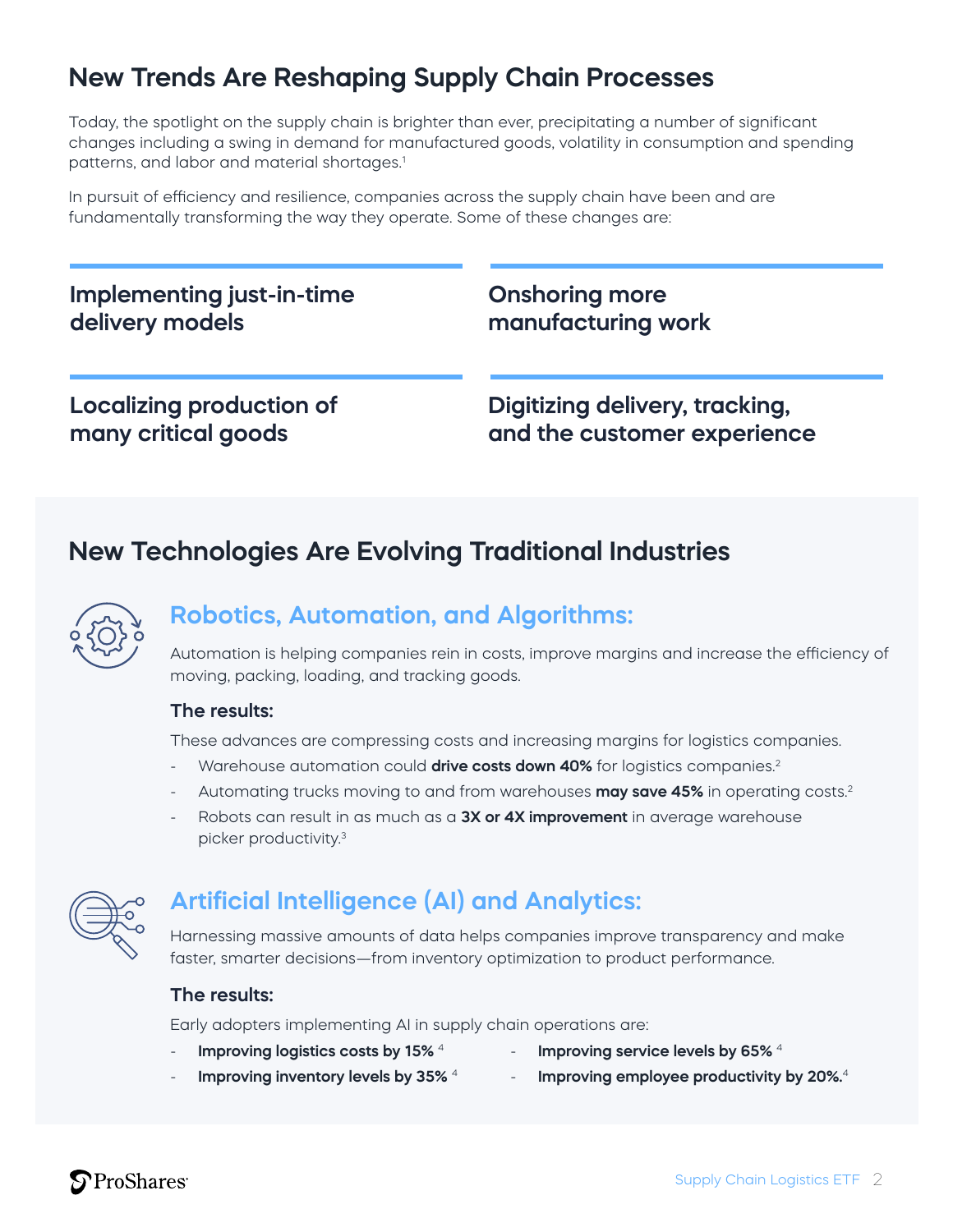

#### **Digital Twins:**

Creating virtual replicas of physical assets to improve forecasts of asset utilization, repair and replacement cycles, capacity, and costs.

#### **The results:**

Early adopters seem capable of:

- **Reducing inventory by 5%** <sup>5</sup>
- **Reducing capital expenditure up to 10%** <sup>5</sup>

## **Current Supply Chain Logistics Companies May Benefit**

Supply chain logistics is a capital-intensive industry with high barriers to entry. Expanding capacity in logistics often involves acquiring or manufacturing container ships, rail cars, warehouses, airplanes, or a truck fleet. Likewise, technological advancement often involves making large-scale investments. Therefore, companies with size and strength may be best positioned to innovate and implement the needed changes to meet the evolving demands of the supply chain.

What distinct advantages do these companies have that may allow them to succeed?



**High fixed-cost barriers to entry**



**Significant economies of scale**



**Head start on applying learnings from other industries**

### **ProShares Supply Chain Logistics ETF**

ProShares Supply Chain Logistics ETF (SUPL) is the first ETF focused exclusively on the companies that may benefit from the transformation of how raw materials and goods move around the world. These logistics companies include leading global shipping, railroad, air and trucking companies that collectively touch every point of the supply chain.

To learn more about this ETF and our other thematic funds, please visit ProShares.com.

#### **Have Questions?**

Financial professionals can contact ProShares at **866-776-5125** or email **info@proshares.com** for additional information about this ETF and our other thematic funds.